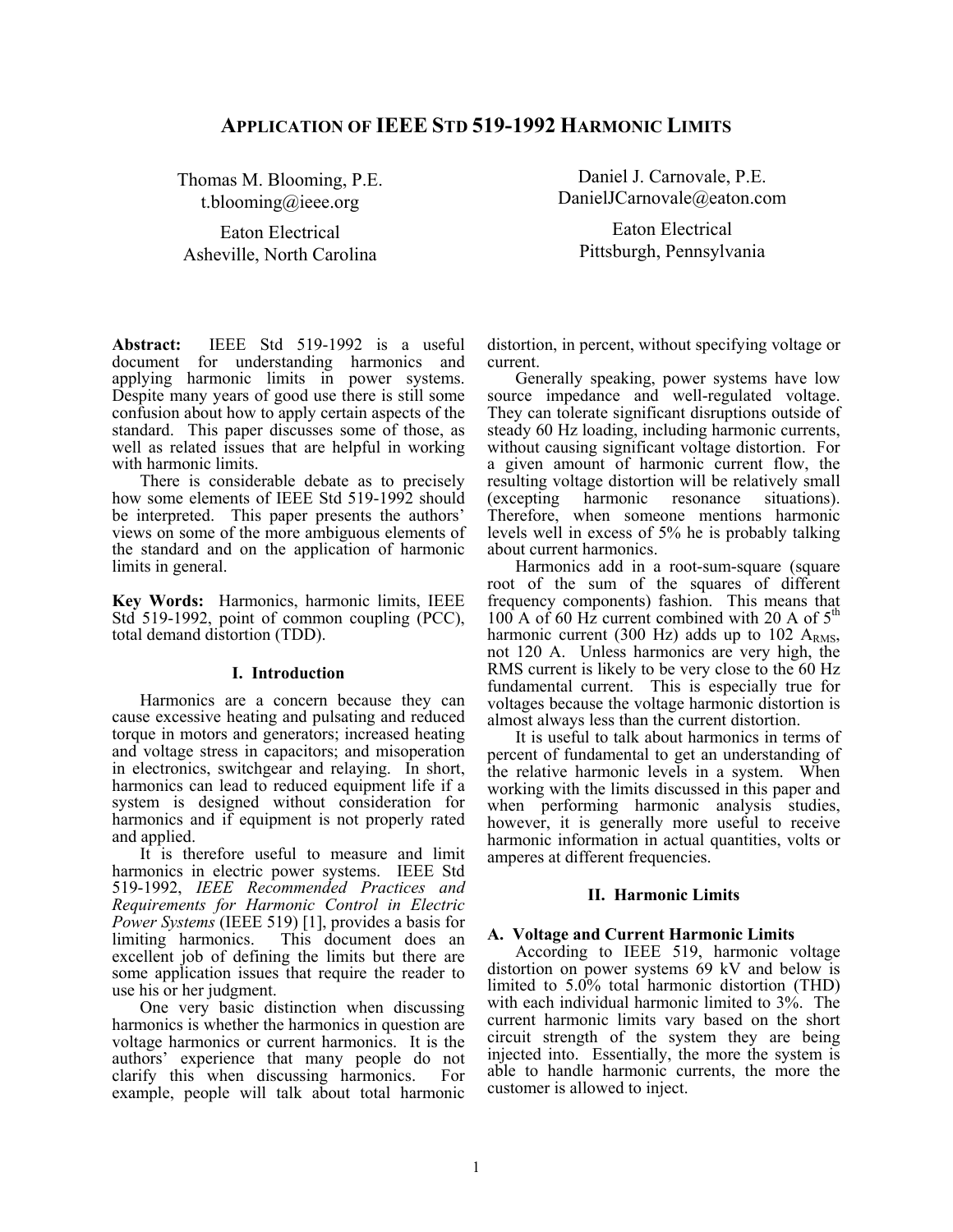| <b>Voltage Distortion Limits</b>                                                                                                                   |                                      |                                            |  |  |  |  |
|----------------------------------------------------------------------------------------------------------------------------------------------------|--------------------------------------|--------------------------------------------|--|--|--|--|
| Bus Voltage at PCC                                                                                                                                 | Individual Voltage<br>Distortion (%) | <b>Total Voltage</b><br>Distortion THD (%) |  |  |  |  |
| 69 kV and below                                                                                                                                    | 3.0                                  | 5.0                                        |  |  |  |  |
| 69.001 kV through 161 kV                                                                                                                           | 1.5                                  | 2.5                                        |  |  |  |  |
| 161.001 kV and above                                                                                                                               | 1.0                                  | 1.5                                        |  |  |  |  |
| NOTE: High-voltage systems can have up to 2.0% THD where the cause is an HVDC terminal that will<br>attenuate by the time it is tapped for a user. |                                      |                                            |  |  |  |  |

# **Table 1.** *IEEE Std 519-1992 Harmonic Voltage Limits*

# **Table 2.** *IEEE Std 519-1992 Harmonic Current Limits*

| , 120 V THIOUGH 03000 V                                                                                                           |                                                                         |                  |         |                 |             |      |  |  |  |
|-----------------------------------------------------------------------------------------------------------------------------------|-------------------------------------------------------------------------|------------------|---------|-----------------|-------------|------|--|--|--|
| Maximum Harmonic Current Distortion in Percent of I <sub>1</sub>                                                                  |                                                                         |                  |         |                 |             |      |  |  |  |
|                                                                                                                                   | Individual Harmonic Order (Odd Harmonics)                               |                  |         |                 |             |      |  |  |  |
| $I_{\rm SC}/I_{\rm L}$                                                                                                            | 11                                                                      | $11 \leq h < 17$ | 17≤h<23 | $23 \le h < 35$ | $35 \leq h$ | TDD  |  |  |  |
| $20*$                                                                                                                             | 4.0                                                                     | 2.0              | 1.5     | 0.6             | 0.3         | 5.0  |  |  |  |
| 20< 50                                                                                                                            | 7.0                                                                     | 3.5              | 2.5     | 1.0             | 0.5         | 8.0  |  |  |  |
| 50<100                                                                                                                            | 10.0                                                                    | 4.5              | 4.0     | 1.5             | 0.7         | 12.0 |  |  |  |
| 100<1000                                                                                                                          | 12.0                                                                    | 5.5              | 5.0     | 2.0             | 1.0         | 15.0 |  |  |  |
| >1000                                                                                                                             | 15.0                                                                    | 7.0              | 6.0     | 2.5             | 1.4         | 20.0 |  |  |  |
| Even harmonics are limited to 25% of the odd harmonic limits above.                                                               |                                                                         |                  |         |                 |             |      |  |  |  |
| Current distortions that result in a dc offset, e.g. half-wave converters, are not allowed.                                       |                                                                         |                  |         |                 |             |      |  |  |  |
| * All power generation equipment is limited to these values of current distortion, regardless of actual $I_{\rm sc}/I_{\rm L}$ .  |                                                                         |                  |         |                 |             |      |  |  |  |
| Where                                                                                                                             |                                                                         |                  |         |                 |             |      |  |  |  |
| $I_{\rm sc}$                                                                                                                      | $=$ maximum short-circuit current at PCC.                               |                  |         |                 |             |      |  |  |  |
| $I_{\rm L}$                                                                                                                       | = maximum demand load current (fundamental frequency component) at PCC. |                  |         |                 |             |      |  |  |  |
| TDD<br>= Total demand distortion (RSS), harmonic current distortion in % of maximum demand load<br>current (15 or 30 min demand). |                                                                         |                  |         |                 |             |      |  |  |  |
| <b>PCC</b>                                                                                                                        | = Point of common coupling.                                             |                  |         |                 |             |      |  |  |  |

# **Current Distortion Limits for General Distribution Systems (120 V Through 69000 V)**

Table 1 shows the IEEE 519 harmonic voltage limits while Table 2 shows the harmonic current limits.

The harmonic current limits specify the maximum amount of harmonic current that the customer can inject into the utility system. The utility is responsible for providing a clean (low distortion) voltage to the customer. The utility can only be fairly judged, however, when the customer meets the harmonic current limits. Otherwise, the customer may be guilty of causing the voltage distortion himself. The intent of IEEE 519 is stated in its Forward:

This recommended practice recognizes the responsibility that users have not to degrade the voltage of the utility serving other users by requiring nonlinear currents from the utility. It also recognizes the responsibility of the utilities to provide users with close to a sine wave of voltage.

Section 10.2 of IEEE 519 goes on to say:

The philosophy of developing harmonic limits in this recommended practice is to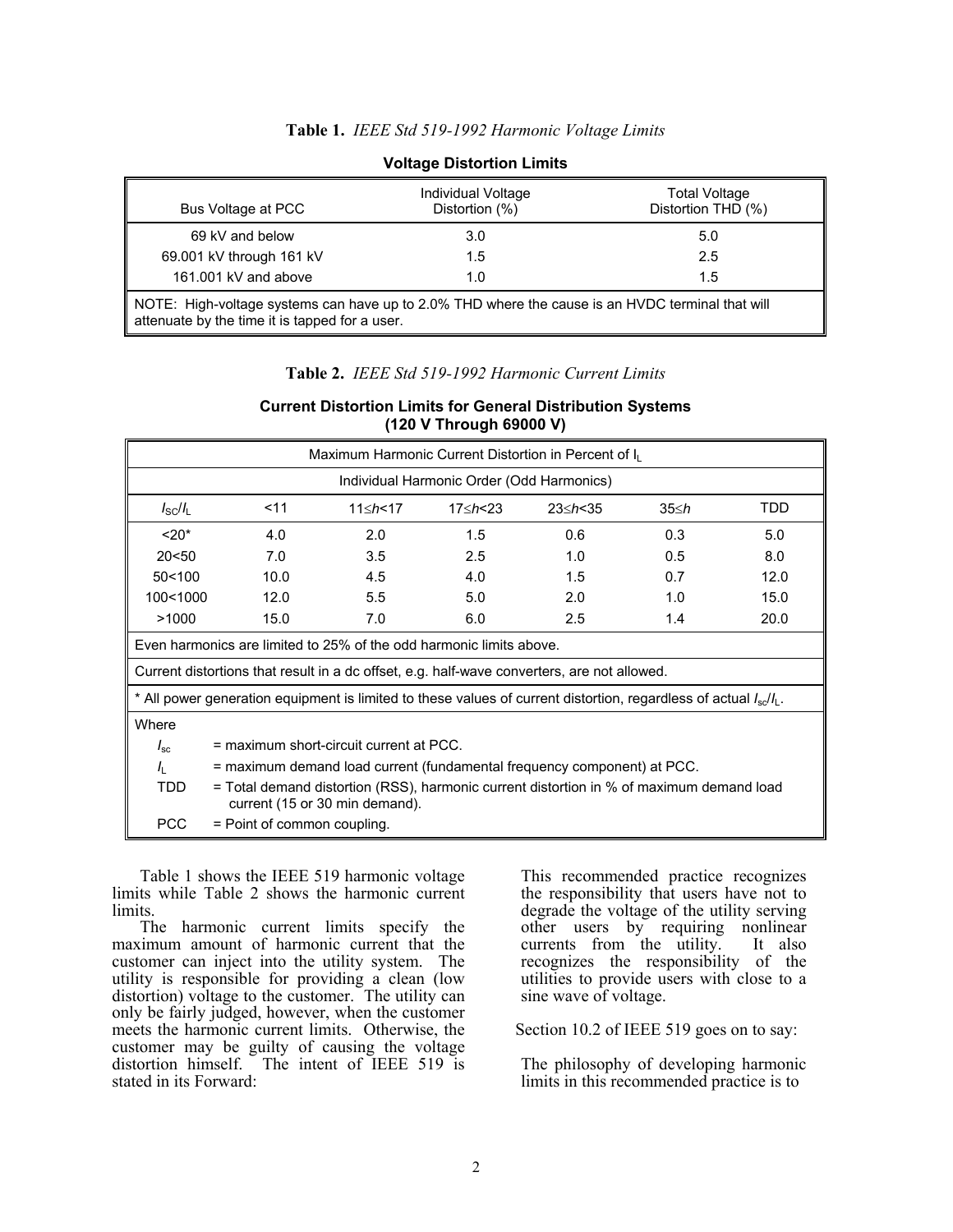

**Figure 1.** *Point of Common Coupling From IEEE 519A Applications Guide (Draft)* 

- 1) Limit the harmonic injection from individual customers so that they will not cause unacceptable voltage distortion levels for normal system characteristics
- 2) Limit the overall harmonic distortion of the system voltage supplied by the utility

These limits are intended to be applied at the point of common coupling (PCC) between the customer and the utility. Within the customer's facility these limits do not apply but they are still useful guides for judging harmonic levels within the customer's facility.

Issues associated with the application of these limits comprise the rest of this paper.

# **III. Point of Common Coupling (PCC)**

# **A. Definition**

The PCC is one of the most misunderstood parts of IEEE 519. The IEEE working group [2] that is revising IEEE 519 has clarified the definition of the PCC as follows:

The Point of Common Coupling (PCC) with the consumer/utility interface is the closest point on the utility side of the customer's service where another utility customer is or could be supplied. The ownership of any apparatus such as a transformer that the utility might provide in the customers system is immaterial to the definition of the PCC. Note: This definition has been approved by the 519 Working Group.

This clarification is necessary because Section 10.1 of the present IEEE 519 states:

The recommendation described in this document attempts to reduce the harmonic effects at any point in the entire system by establishing limits on certain harmonic indices (currents and voltages) at the point of common coupling (PCC), a point of metering, or any point as long as both the utility and the consumer can either access the point for direct measurement of the harmonic indices meaningful to both or can estimate the harmonic indices at point of interference (POI) through mutually agreeable methods. Within an industrial plant, the PCC is the point between the nonlinear load and other loads.

This paragraph allows one to assess the harmonic limits practically anywhere. There is nothing wrong with that as long as both parties agree. But it does not square with the intent of the standard as given in the Forward (quoted earlier).

Based on the quote from Section 10.1 of IEEE 519, some people prefer to define the PCC (or multiple PCCs) at a point (or points) internal to the customer's system. This implies that harmonic limits must be met internally, in the customer's system. Many consultants, for example, use this statement to try to force manufacturers of nonlinear loads (drives, rectifiers, etc.) to adhere to the IEEE 519 limits for a single load. This can result in significant costs for end users and was never the intent of the standard.

The goal of applying the harmonic limits specified in IEEE 519 is to prevent one customer from causing harmonic problems for another customer or for the utility. If you have high harmonics within your own system you are only hurting yourself, but not necessarily violating IEEE 519.

Certainly it might be a very good idea to voluntarily limit harmonics within your own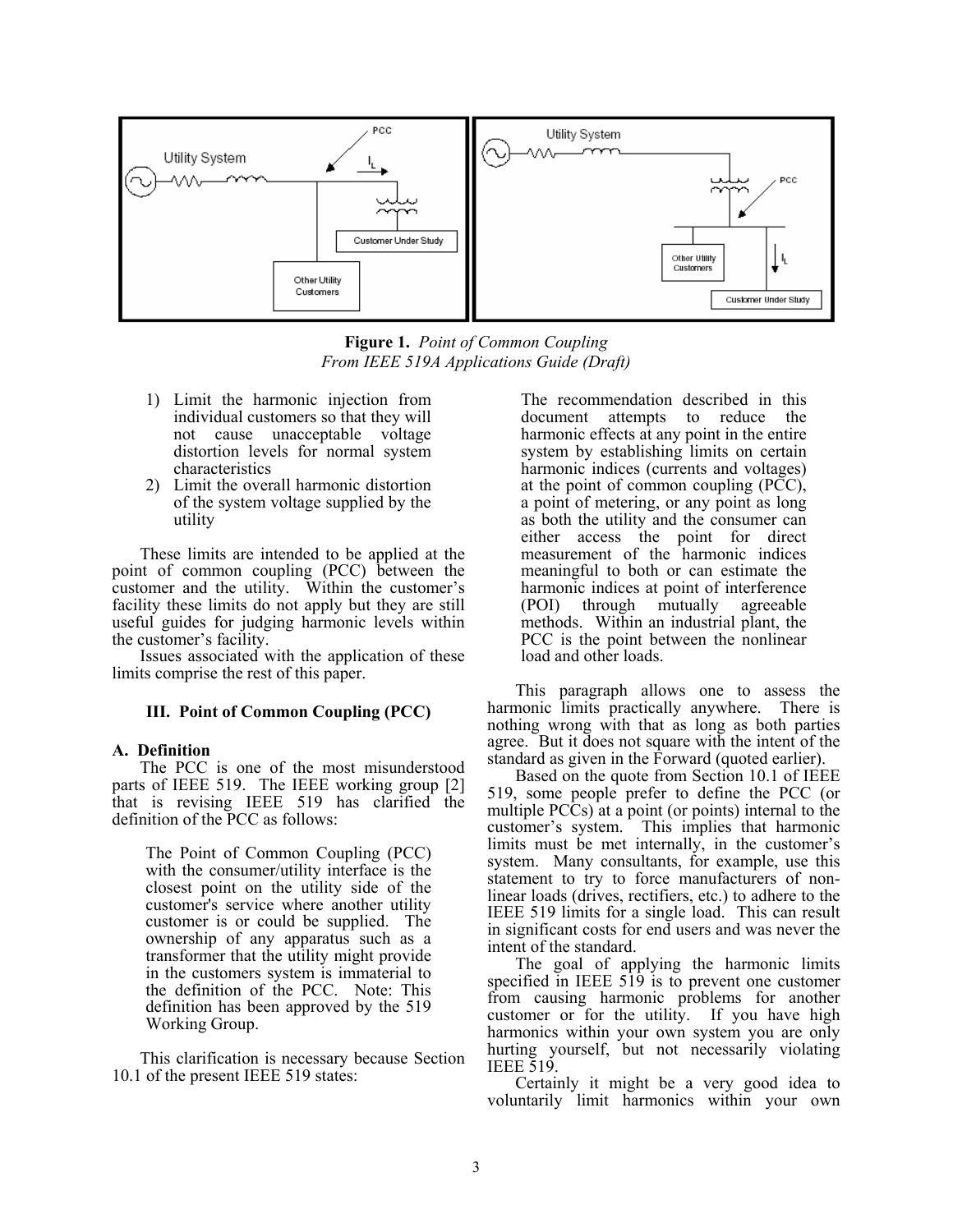system in order to avoid operational problems, perhaps to the levels specified in IEEE 519, but IEEE 519 only applies to the point where you can affect your neighbor, the PCC. Only if you have multiple feeds from the utility would you have multiple PCCs. The PCC is the only point where you must meet the IEEE 519 limits, if IEEE 519 is incorporated into the contract or applicable rate (IEEE 519 is a *Recommended Practice*).

# **B. PCC Application Advice**

In practice this means that the true PCC will most often be at the medium voltage primary of the transformer serving the customer, regardless of transformer ownership or metering location. In the real world, of course, it is often only practical to perform measurements on the transformer secondary. System modeling would be required to calculate the resulting voltage distortion on the transformer primary, although the current primary, although the current percentages would transform straight through. Use the  $I_{\rm sc}/I_{\rm L}$  ratio on the transformer primary when deciding which row of limits apply. In the majority of cases, all but the balanced triplen harmonic currents will appear on both sides of the transformer simply scaled by the transformer ratio.

The vast majority of the time measurements on the transformer secondary are sufficient to determine whether there is a harmonics problem so it is not necessary to use the precise PCC definition. But we should keep in mind that we are simply doing what we can out of convenience, not what we would do in a perfect world where we could measure anywhere safely and easily. If there is a dispute between a utility and a customer about IEEE 519 harmonic levels, it may then be necessary to measure and/or calculate harmonics at the true PCC.

# IV. I<sub>SC</sub>/I<sub>L</sub> Ratio

As shown in Table 2 and mentioned briefly earlier in this paper, the harmonic limits that apply to a particular customer depend on the  $I_{\rm SC}/I_{\rm L}$  ratio at that customer's point of common coupling with the utility. As defined in IEEE 519,  $I_{SC}$  is the "maximum short-circuit current at PCC." This should be a three-phase bolted fault current.  $I_L$  is the "maximum demand load current (fundamental frequency component) at PCC." This is a current calculated from the maximum billing (e.g. 15 or 30 minute) demand, not an instantaneous peak—a very important distinction.

This ratio shows the relative impact that a given customer can have on the utility. A customer with a small demand relative to the short circuit current available cannot cause much disruption to the utility system. Thus such a customer is allowed higher harmonic current



**Figure 2.** *Load Served by Utility Source Voltage Distortion (THD<sub>V</sub>) = 2.3%* 



**Figure 3.** *Load Served by Backup Generator Voltage Distortion (THD<sub>V</sub>) = 5.7%* 

limits. Conversely, a large customer (high IL) relative to the available fault current faces stricter limits.

Without knowing specific information about a utility's system  $(I_{\rm sc}$ , in order to calculate the  $I_{\rm sc}/I_{\rm L}$ ratio) the row of harmonic current limits that applies cannot be determined.

Sometimes the utility provides the three-phase short circuit MVA ( $\text{MVA}_{\text{SC}}$ ). In this case it may be more convenient to calculate the MVA<sub>SC</sub>/MVA<sub>L</sub> ratio. This value is the same as the  $I_{sc}/I_L$  ratio.

In actual power systems the short circuit current can vary depending on system configuration and utility generators in service. For the purposes of determining which harmonic limits apply the maximum short circuit current is used, just as in a short circuit study. When performing harmonic analysis studies, however, it is often better to use a lower estimate of available short circuit current in order to obtain a more conservative result (higher calculated harmonic voltage distortion).

There are situations that can significantly change the  $I_{\rm sc}/I_{\rm L}$  ratio. One common situation is operating under backup generator power, where the  $I_{\rm sc}/I_{\rm L}$  ratio would be much lower than during utility operation. The IEEE 519 limits would not strictly apply because there is no interconnection with the utility and other customers. Even so IEEE 519 would still provide guidance on how the harmonic currents should be limited within the customer's system to avoid harmonic problems.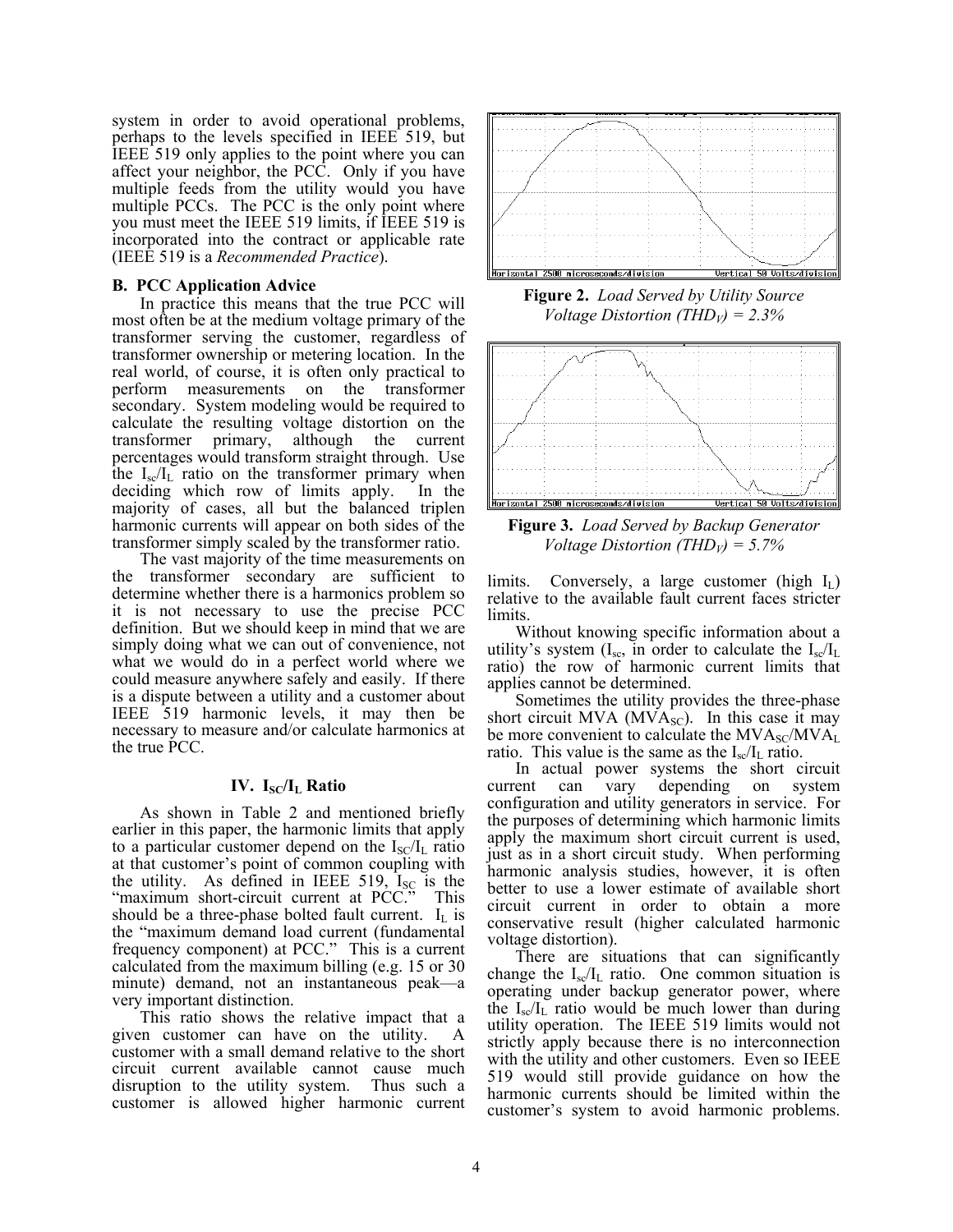Figures 2 and 3 show the same load when served by utility power and by a backup generator. Notice the significant increase in voltage distortion when served by the generator, which is typically a much weaker (lower short circuit current) source than the utility.

### **V. Total Demand Distortion**

### **A. Definition**

Another misunderstood part of the IEEE 519 standard is the term *total demand distortion*, or *TDD*. From Table 2, above, "Total demand distortion (RSS), harmonic current distortion in % of maximum demand load current (15 or 30 min demand)." (RSS is the *root-sum-square*, or square root of the sum of individual harmonic components squared.) The term *TDD* is very much like the *total harmonic distortion*, or *THD*. In these examples, THD and TDD are calculated in terms of current.

$$
THD_{I} = \frac{\sqrt{I_{2}^{2} + I_{3}^{2} + I_{4}^{2} + I_{5}^{2} + \dots}}{I_{1}}
$$

$$
TDD_{I} = \frac{\sqrt{I_{2}^{2} + I_{3}^{2} + I_{4}^{2} + I_{5}^{2} + \dots}}{I_{L}}
$$

 $I_1$ ,  $I_2$ ,  $I_3$ , et cetera are harmonic currents, in amperes.  $I_1$  refers to the fundamental frequency current, most commonly 60 Hz in North America.  $I_2$  refers to the second harmonic, or the current at twice the fundamental frequency (120 Hz, if the fundamental is 60 Hz). And so on.

IL is defined as the "maximum demand load current (fundamental frequency component) at PCC." This would be the maximum current averaged over a demand interval (e.g. 15 or 30 minutes) for a given customer.

The two definitions are very much alike. The only difference is the denominator. The THD calculation compares the measured harmonics with the measured fundamental current. The TDD calculation compares the measured harmonics with the maximum demand current.

Similarly, the individual harmonic current limits are not given in terms of percent of fundamental (as is typical of most harmonic measurements) at a given point of time. The current limits are given in terms of, "Maximum Harmonic Current Distortion in Percent of I<sub>L</sub>."

Note that commercially available instruments measure THD and individual harmonics in percent of  $I_1$ .

 $I_L$  will almost always be greater than  $I_1$  for harmonic measurement purposes.  $I_1$  may

momentarily exceed  $I_L$  but if so higher harmonic limits would apply. IEEE 519 states that the harmonic current limits "should be used as system design values for the 'worst case' for normal operation (conditions lasting longer than one hour). For shorter periods, during start-ups or unusual conditions, the limits may be exceeded by 50%." [1] If there is a condition lasting longer than an hour, then a new  $I_L$  has also been reached. Therefore the TDD and percent of  $I_L$  measurements will almost always be less than the THD and percent of  $I_1$  measurements.

In a new installation (or proposed load addition) the demand current (or increase in demand current) may not be not known. This leads to some difficulty when estimating harmonics. Without knowing what the actual demand current will be once a facility is operational it is not possible to know with certainty which row of harmonic current limits apply. Therefore, the engineer should strive for an accurate estimate of the maximum demand current. If this is not possible, the transformer full load current is sometimes used to approximate the maximum demand current.

The difference between THD and TDD (and between harmonics as a percent of  $I_1$  and  $I_L$ ) is important because it prevents a user from being unfairly penalized for harmonics during periods of light load. During periods of light load it can appear that harmonic levels have increased in terms of percent even though the actual harmonic currents in amperes have stayed the same or decreased. Let us look at a numerical example to illustrate this difference.

# **B. Assumptions for Example Calculations**

Our example plant has two distinct manufacturing areas, one with some harmonic load and another with only linear load. The portion of the plant with the harmonic load draws 1000 A at 60 Hz  $(I_1)$ , 140 A at 300 Hz  $(I_5)$ , and 70 A at 420 Hz  $(I_7)$ . The portion of the plant with only linear load draws 1000 A at 60 Hz  $(I_1)$ . See Figure 4 for a simple sketch of the example power system.

Let us assume that these currents are on the secondary of a 12470-480 V transformer. The PCC is on the primary of the transformer, and the three-phase short circuit MVA  $(MVA<sub>SC</sub>)$  on the primary is 50 MVA (information provided by the utility). It is often more convenient to determine the  $I_{\rm SC}/I_{\rm L}$  ratio by calculating the MVA<sub>SC</sub>/MVA<sub>L</sub> ratio. The two ratios are the same and determining the MVA ratio is often a bit easier. In this case the load MVA is 1.66, yielding a MVA<sub>SC</sub>/MVA<sub>L</sub> ratio of 30.1. This means that the second row of harmonic current limits apply (limiting TDD to  $8\%$ ) and individual harmonics below the  $11<sup>th</sup>$  to 7% or less).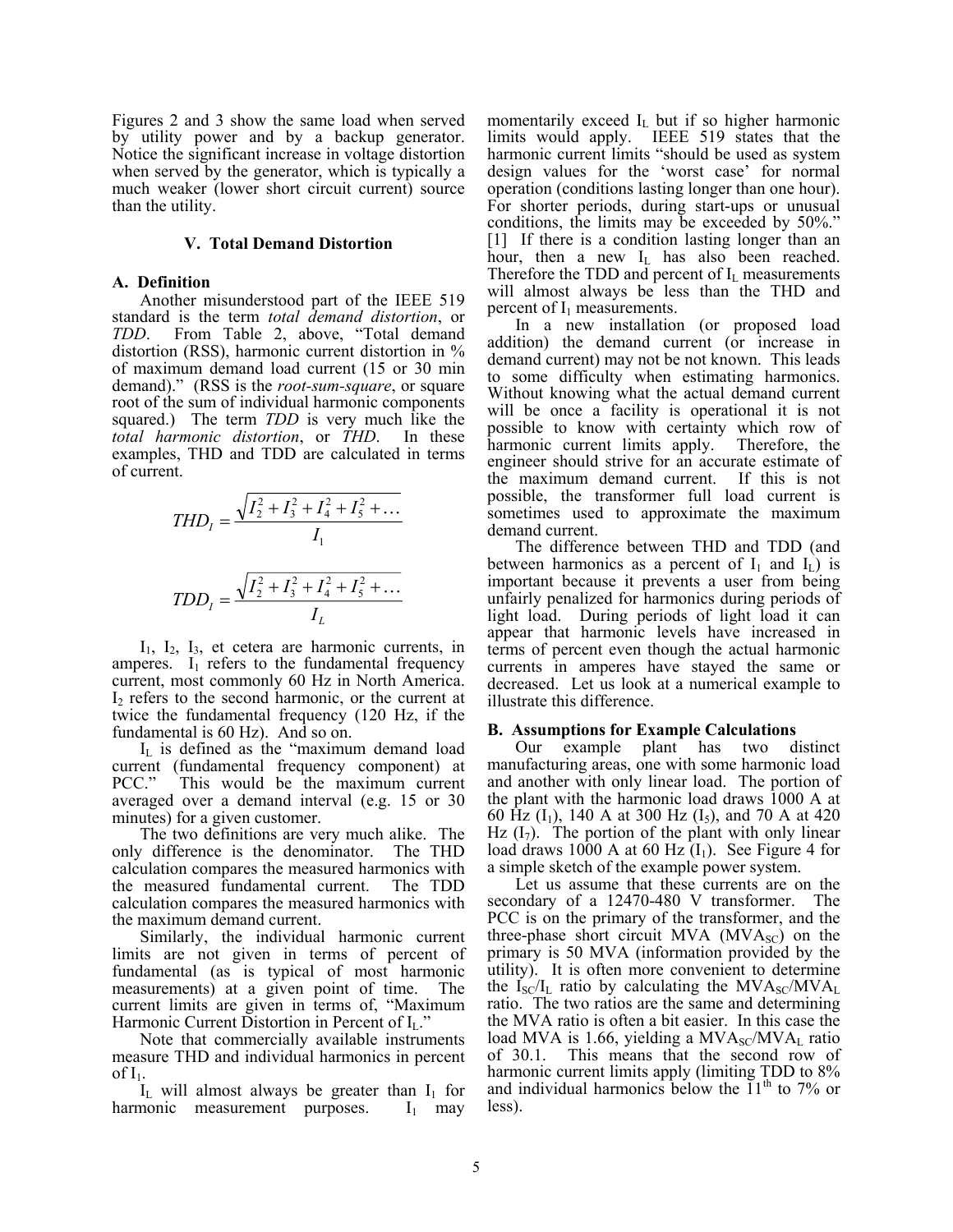Let us also assume that currents at the same frequency may be simply added (no cancellation due to phase angle/power factor differences).

#### **C. Example 1: Plant at Full Load**

With both portions of the plant running we would have a total of 2000 A at  $60$  Hz  $(I<sub>1</sub>)$ , 140 A at 300 Hz  $(I_5)$ , and 70 A at 420 Hz  $(I_7)$ . Assuming this is the plant's maximum load (averaged over the demand interval), we would calculate the demand current,  $I_L$ , to be 2000 A (maximum demand, fundamental frequency component)

This would result in the following calculations:

$$
THD_{I} = \frac{\sqrt{I_{S}^{2} + I_{7}^{2}}}{I_{1}} = \frac{\sqrt{140^{2} + 70^{2}}}{2000} = 7.83\%
$$

$$
TDD_t = \frac{\sqrt{I_s^2 + I_7^2}}{I_L} = \frac{\sqrt{140^2 + 70^2}}{2000} = 7.83\%
$$

 $I_5$  as a percent of  $I_1$  would be 140/2000, or 7.0%. I<sub>5</sub> as a percent of I<sub>L</sub> would also be  $140/2000$ , or 7.0%.

In this case, the harmonic current limits for both TDD and individual harmonics as a percent of  $I_L$  are barely met. The limits would also be met if we were using THD and individual harmonics as a percent of  $I_1$ . The latter are what harmonic measurement instruments commonly report.

#### **D. Example 2: Plant at Partial Load**

In this case, only the harmonic portion of the plant is running. We therefore only have 1000 A at 60 Hz. However, the demand current,  $I_L$ , previously calculated does not change.

This would result in the following calculations:

$$
THD_{I} = \frac{\sqrt{I_{5}^{2} + I_{7}^{2}}}{I_{1}} = \frac{\sqrt{140^{2} + 70^{2}}}{1000} = 15.65\%
$$

$$
TDD_t = \frac{\sqrt{I_s^2 + I_7^2}}{I_L} = \frac{\sqrt{140^2 + 70^2}}{2000} = 7.83\%
$$

 $I<sub>5</sub>$  as a percent of  $I<sub>1</sub>$  would be 140/1000, or 14.0%. I<sub>5</sub> as a percent of  $I_L$  would be 140/2000, or 7.0%.

In this case, the harmonic current limits for both TDD and individual harmonics as a percent of IL are barely met. However, the limits would not be met if we were using THD and individual harmonics as a percent of  $I_1$ .<br>The numbers as a percent of  $I_1$ , rather than  $I_L$ ,

can go up rather dramatically depending on which loads within a plant are on at any given time. But



**Figure 4.** *Example Power System with Linear and Harmonic Loads* 

the plant should not be penalized in this case because it is not injecting any more harmonic current into the utility system in Measurement 2 than it is during Measurement 1.

#### **E. TDD Application Advice**

All of the above means that there is a certain amount of post-processing of harmonic measurement data that is necessary to properly assess compliance with IEEE 519 current limits. This means that in most cases when we compare measured harmonic current data (THD, not TDD; individual harmonics in percent of  $I_1$ , not in percent of  $I_L$ ) to IEEE 519 limits we are not doing an apples-to-apples comparison.

To ensure that we have valid harmonic measurements we want to make sure that all harmonic loads are operating normally during the measurements, of course. In addition to that, to ensure that the THD measurements (and all individual harmonic measurements calculated as a percent of  $I_1$ ) closely match the TDD measurements (and all individual harmonic measurements calculated as a percent of  $I_L$ ) we also want to make sure that our measurements are taken at a time when all of the linear loads are operating normally.

As with the PCC discussion, there is what you would want to do in a perfect world and what you can actually do in the real world. In the real world we do not often need to convert the THD and percent of  $I_1$  measurements to TDD and percent of  $I_L$  measurements. The majority of the time, the THD and percent of  $I_1$  measurements are sufficient. If the THD and percent of  $I_1$  measurements meet the IEEE 519 limits then the TDD and percent of  $I_L$ measurements will, by definition, also meet the limits (since  $I_L$  is greater than  $I_1$ , the TDD and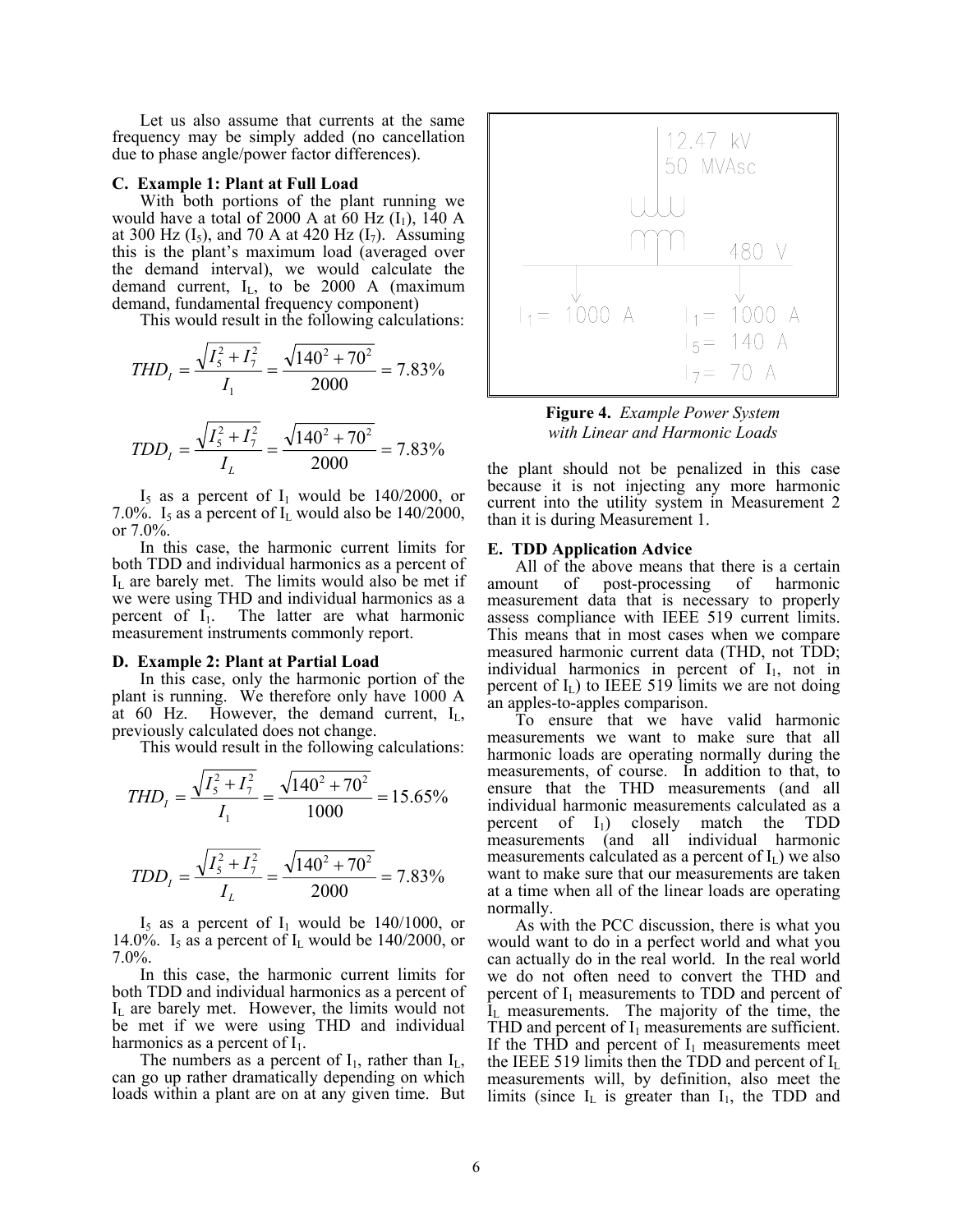| <b>HARMONIC</b>   | 30 Hz | 40 Hz  | 50 Hz      | 60 Hz |
|-------------------|-------|--------|------------|-------|
| THD (% of $I_1$ ) | 26.7% | 14.1 % | 9.1%       | 5.9%  |
| TDD (% of $I_L$ ) | 3.6 % | 4.1 %  | 4.5%       | 4.8%  |
| All Harmonics     | 8.2   | 9.2    | 10.1       | 10.8  |
| <b>RMS</b>        | 31.9  | 65.8   | 110.7      | 183.1 |
| 1 (fundamental)   | 30.8  | 65.2   | 110.3      | 182.3 |
| $\overline{2}$    | 0.1   | 0.4    | 1.2        | 0.9   |
| 3                 | 3.1   | 3.8    | 3.9        | 3.9   |
| 5                 | 5.4   | 6.1    | 6.8        | 8.3   |
| $\overline{7}$    | 5.1   | 5.1    | 4.9        | 4.3   |
| 11                | 0.2   | 0.2    | 0.5        | 1.2   |
| 13                | 0.4   | 0.8    | $1.0\,$    | 1.2   |
| 17                | 1.5   | 2.0    | 2.1        | 2.1   |
| 19                | 0.8   | 1.7    | 2.5        | 2.5   |
| 23                | 0.3   | 0.4    | 0.4        | 0.3   |
| 25                | 0.3   | 0.4    | 0.7        | 0.7   |
| 29                | 0.0   | 0.1    | 0.1        | 0.3   |
| 31                | 0.2   | 0.1    | 0.2<br>0.3 |       |
| 35                | 0.1   | 0.2    | 0.3        | 0.4   |
| 37                | 0.2   | 0.3    | 0.4        | 0.5   |

**Table 3.** *18-Pulse Clean Power Drive Current Measurements, Various Speeds (All Values in Amperes Except as Specified in Percent, Nominal*  $I_L = 225 A$ *)* 

percent of  $I_L$  measurements will always be less than or equal to the THD and percent of  $I_1$ measurements). If the limits are greatly exceeded when the measurements are taken at or near full load, then there is also no need to convert to TDD. If the numbers are close, you probably want to err on the side of caution and reduce the harmonics anyway.

Like the PCC, we should keep in mind that we are simply doing what we can out of convenience (THD, percent of  $I_1$ ), not what we would do in a perfect world (TDD, percent of  $I_L$ ) if we had the time to do post processing of measurement data. If there is a dispute between a utility and a customer, it may then be necessary to do the post processing required for an apples-to-apples comparison with the IEEE 519 harmonic current limits.

#### **F. Amperes Versus Percent—Drive Example**

Discussing harmonics in terms of percent of fundamental is useful to understand relative harmonic levels. When doing harmonic measurements, studies, and limit assessments it is

more useful to talk in terms of actual quantities: volts and amperes at each harmonic frequency of interest.

One example that illustrates this difference is the operation of a variable frequency drive (VFD). VFDs produce current harmonics due to the way they draw current from the source. Common sixpulse drives produce  $5^{th}$ ,  $7^{th}$ ,  $11^{th}$ ,  $13^{th}$ ,  $17^{th}$ ,  $19^{th}$ harmonics, and so forth. 12-pulse and 18-pulse drives incorporate designs that largely cancel certain lower order characteristic harmonics.

Some consultants, when they write a harmonic specification for an installation with drives, require verification measurements to ensure that the drives are working as expected. They also require that these measurements cover a variety of operating parameters, including varying the drive load. In the case of a pumping station, reducing the load means reducing the output frequency of the drive. The thinking behind this is that as the drive load decreases, the harmonics increase.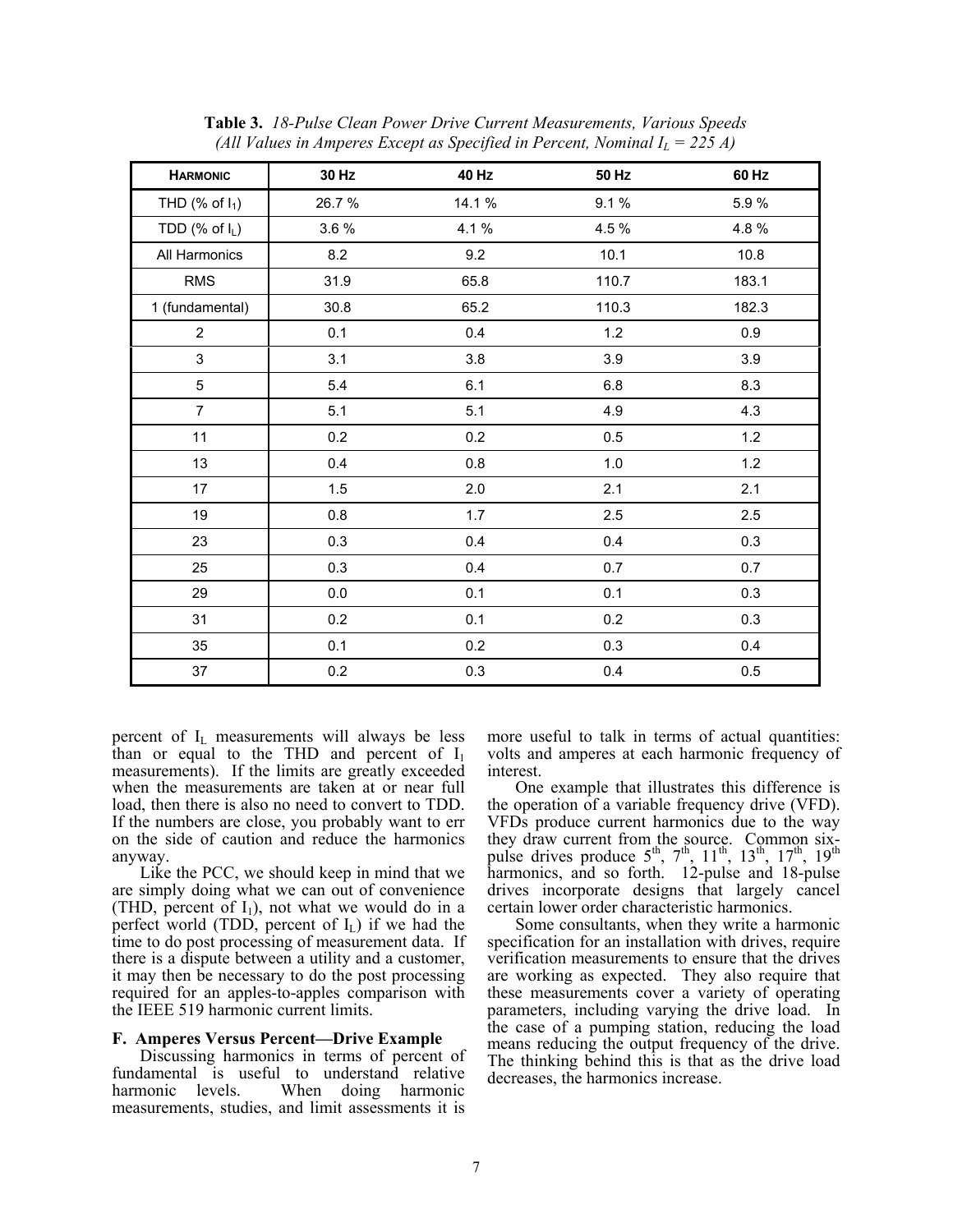Table 3 shows measurements on an 18-pulse drive during such a verification measurement. The drive was operated at various output frequencies and the harmonics were measured. We are not comparing these measurements with any harmonic limits because this drive is just one part of a larger system. These measurements are presented to show how the drive harmonics vary with drive output frequency.

The data show that while the 60 Hz source current goes down significantly with output frequency the harmonic currents are not reduced that much. This makes it appear as though the drives are injecting more harmonics if one only looks at the harmonics as a percentage of 60 Hz current (THD, rather than TDD). Harmonics, in amperes, actually decrease as the output frequency is reduced, but one would not know that by only looking at the THD or individual harmonics that are calculated as a percent of decreasing fundamental current  $(I_1)$ .

This is why the harmonic current limits are written in terms of percent of full load current,  $I_L$ (TDD), not percent of momentary fundamental current,  $I_1$  (THD). Setting limits as a percent of fundamental would mean that the harmonic limits get more strict at periods of light load, even though less harmonic current is being injected.

These limits also show that, in general, full load drive operation is the worst case condition to analyze in harmonic studies and measurements. Studies and measurements at partial load are usually not worth the effort.

# **VI. Harmonic Limit Enforcement**

As a practical matter, utilities do not often rigorously investigate or enforce the current limits unless problems are occurring somewhere in the distribution system. It is common to perform measurements at a facility with harmonicproducing loads and find harmonic current levels that are technically in excess of IEEE 519 current limits, without seeing any operational problems.

If problems are occurring, they will usually show up in excessive voltage distortion. It is possible to have one or several customers exceed IEEE 519 current limits without causing system problems if the utility system is lightly loaded or if there are a number of other customers that are below their harmonic current injection limits.

Sometimes harmonic problems seem to begin when a new customer connects to a utility system and this customer gets blamed for all the harmonic problems. In truth, that new customer is often not the source of all the problems, just the "straw that broke the camel's back" and pushed the existing harmonic levels just a bit higher. Even though the problems seemed to start when that customer came

on-line, the blame lies with all the harmonicproducing customers on the system.

System changes, whether on the utility system or within a customer's facility, can also cause harmonic levels to rise. For example, the addition of power factor correction capacitors can change the harmonic resonance point of a power system and amplify injected harmonic currents, resulting in excessive voltage distortion. A discussion of this topic is beyond the scope of this paper.

# **VII. Conclusion**

It is useful to measure and limit harmonics in electric power systems in order to avoid operational problems and equipment deterioration. IEEE Std 519-1992 defines harmonic limits, but there is some confusion as to how these limits are to be applied. Care should be taken to specify whether the harmonics in question are voltage or current harmonics and whether they are in actual quantities (volts or amperes) or in percent, in which case it should be further specified whether they are in percent of  $I_1$  (most common) or  $I_L$  (as during a rigorous limits assessment).

The general intent of IEEE 519 is to limit harmonic current from individual customers and to limit distortion of the system voltage provided by utilities. Customers should not cause excessive harmonic currents to flow and utilities should provide a nearly sinusoidal voltage. The  $I_{\text{SC}}/I_{\text{L}}$ ratio must be known in order to determine which row of harmonic current limits apply.

One point of confusion in IEEE 519 is the Point of Common Coupling, or PCC. The PCC is the point where another customer can be served, regardless of metering location or equipment (transformer) ownership. The goal of applying the harmonic limits specified in IEEE 519 is to prevent one customer from causing harmonic problems for another customer or for the utility. The IEEE 519 limits may still be used as a guide within a customer's facility to minimize harmonic problems.

Another point of confusion in IEEE 519 is the distinction between *total demand distortion* (TDD) and *total harmonic distortion* (THD). The difference between the two is that TDD expresses harmonics as a percent of maximum demand load current  $(I_L)$  and THD expresses harmonics as a percent of fundamental (60 Hz) current  $(I_1)$  at the time of the measurement. Individual harmonic currents should also be expressed as a percent of  $I_L$ before being compared to the harmonic limits in IEEE 519.

The difference between THD and TDD (and between harmonics as a percent of  $I_1$  and  $I_L$ ) is important because it prevents a user from being unfairly penalized for harmonics during periods of